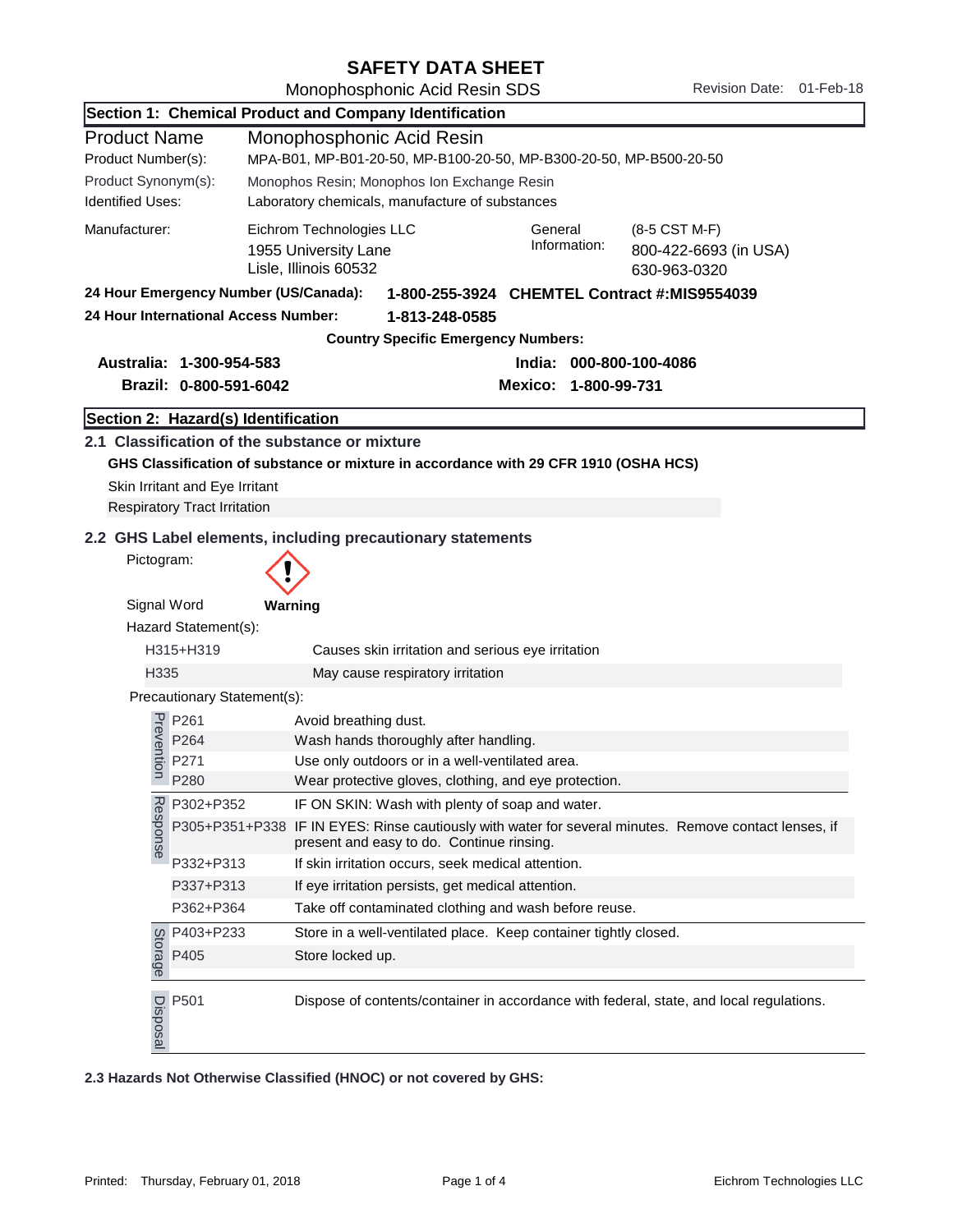| Section 3: Composition / Information on Ingredients                                                         |             |                  |  |
|-------------------------------------------------------------------------------------------------------------|-------------|------------------|--|
| Component                                                                                                   | CAS Number  | Percentage Range |  |
| Benzene, diethenyl-, polymer with ethenylbenzene and<br>ethenylethylbenzene, phosphonomethylated sulfonated | 443680-68-0 | 65-67%           |  |
| Water                                                                                                       | 007732-18-5 | $33 - 35%$       |  |
|                                                                                                             |             |                  |  |

| Section 4: First-aid Measures                                  |                                                                                                                                                                            |
|----------------------------------------------------------------|----------------------------------------------------------------------------------------------------------------------------------------------------------------------------|
| <b>General Advice</b>                                          | The hazardous properties of this material have not been established. Information is<br>based on compositionally and physically similar materials.                          |
| Ingestion                                                      | IF SWALLOWED: Call a POISON CONTROL CENTER or doctor if you feel unwell.                                                                                                   |
| <b>Skin Contact</b>                                            | Wash immediately with soap and copious amounts of water. Remove and wash<br>contaminated clothing promptly. If irritation develops, seek medical attention.                |
| Eye Contact                                                    | Rinse cautiously with water for several minutes. Remove contact lenses, if present<br>and easy to do. Continue rinsing. If eye irritation persists, get medical attention. |
| Inhalation                                                     | Remove to fresh air. If breathing is labored, administer oxygen. If not breathing,<br>give artificial respiration. Seek medical attention.                                 |
| Most important symptoms and effects,<br>both acute and delayed | No further relevant information available.                                                                                                                                 |
| Indication of any immediate medical                            | Treat according to symptoms (decontamination, vital functions), no known specific                                                                                          |

attention and special treatment needed antidote.

| Section 5: Firefighting Measures       |                                                                                                                                                                                      |
|----------------------------------------|--------------------------------------------------------------------------------------------------------------------------------------------------------------------------------------|
| <b>Extinguishing Media</b>             | Use fire extinguishing methods suitable to surrounding conditions                                                                                                                    |
|                                        | Foam, CO2, Dry Chemical                                                                                                                                                              |
| Fire and Explosion Hazards             | Product is not combustible until moisture is removed; autoignition occurs above<br>$500^{\circ}$ C.                                                                                  |
|                                        | Highly toxic and irritating fumes may be released and extinguishing water runoff may<br>be toxic.                                                                                    |
| <b>Protective Equipment</b>            | Wear positive pressure self-contained breathing apparatus and full personal<br>protective equipment.                                                                                 |
| <b>Special Hazards</b>                 | Possible combustion products include, but are not limited to: alkylbenzenes,<br>vinylbenzenes, phenol, phosphoric acid, carbon dioxide, sulfur oxides, water,<br>organic sulfonates. |
| Section 6: Accidental Release Measures |                                                                                                                                                                                      |

| Personal precautions | Surface may be slippery.                                                                                   |
|----------------------|------------------------------------------------------------------------------------------------------------|
|                      | Avoid creating and breathing dust. See section 8.                                                          |
|                      | Use proper personal protect equipment (specified in section 8)                                             |
| and clean-up         | Methods and materials for containment Sweep up material and transfer to a suitable container for disposal. |
|                      |                                                                                                            |

Reference to other sections For disposal see section 13.

| י טווטושט ושיט שטווט שוטו                          | <u>, or alopoodi ooo oootion To.</u>                                              |  |
|----------------------------------------------------|-----------------------------------------------------------------------------------|--|
| Section 7: Handling and Storage                    |                                                                                   |  |
| Conditions for safe handling                       | Avoid freezing or dehydrating; beads may fracture during thawing or rehydration.  |  |
|                                                    | Use mechanical exhaust if dust is formed.                                         |  |
| Conditions for safe storage                        | Normal warehouse storage in cool, dry area is satisfactory.                       |  |
|                                                    | Recommended storage temperature: 5 to 40 °C (40 to 104°F)                         |  |
|                                                    | Keep away from strong oxidizers.                                                  |  |
| Specific End Use(s)                                | Apart from the uses mentioned in section 1 no other specific uses are stipulated. |  |
| Section 8: Exposure Controls / Personal Protection |                                                                                   |  |
| <b>Control Parameters</b>                          | Contains no substances with occupational exposure limit values.                   |  |
| <b>Exposure Controls</b>                           | Do not eat, drink or smoke when using this product.                               |  |
|                                                    | Avoid contact with skin, eyes, and clothing. Wash hands before breaks and         |  |

Eye protection **Exercise Exercise Server Access**.

immediately after handling the product.

Normal ventilation is sufficient.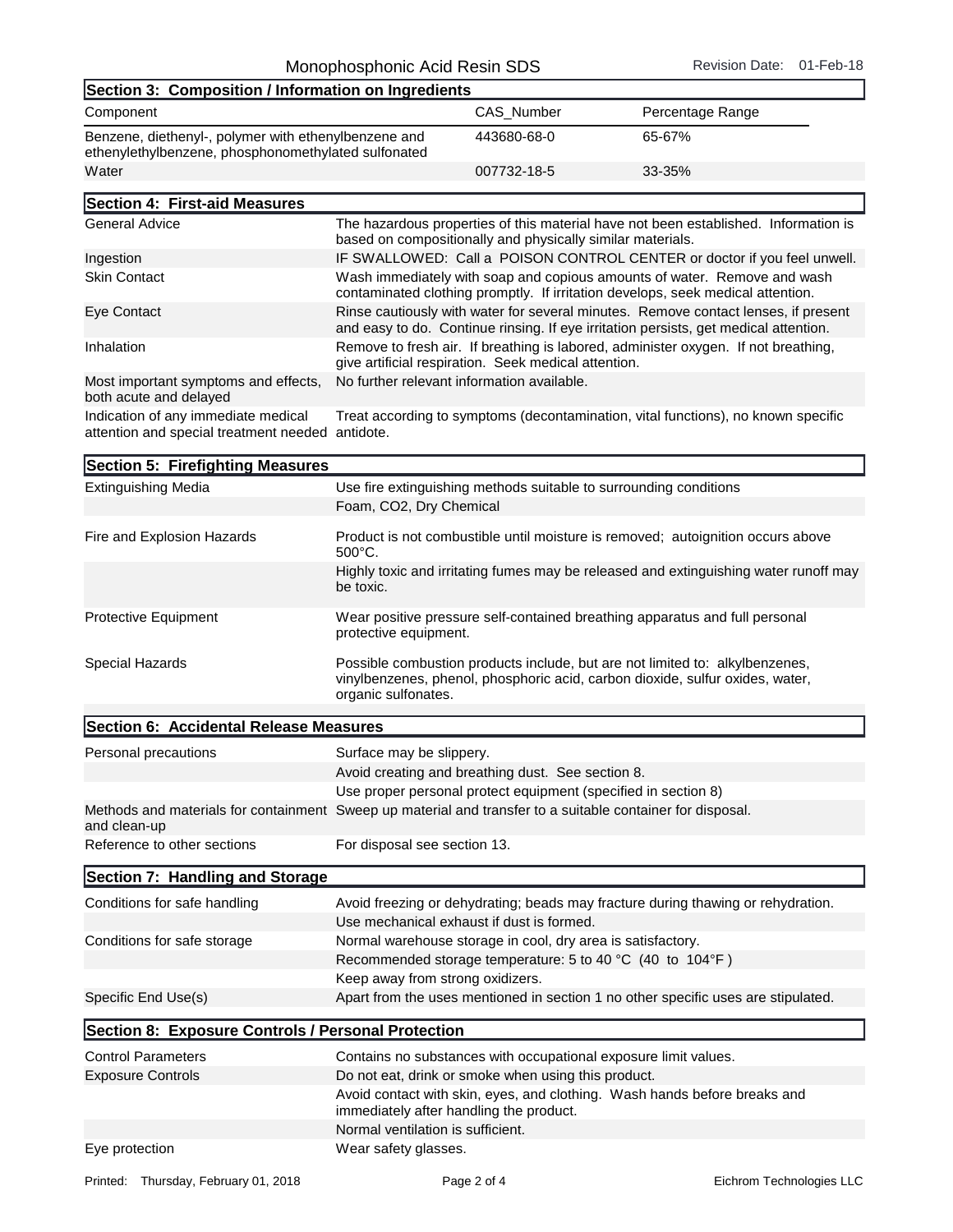## Monophosphonic Acid Resin SDS Revision Date: 01-Feb-18

| Body protection        |
|------------------------|
| Respiratory protection |

Wear protective gloves and clothing. external protection Do not breathe dust.

| Section 9: Physical Properties                                                                                                      |                                           |                                                                                                           |                                                                                       |  |
|-------------------------------------------------------------------------------------------------------------------------------------|-------------------------------------------|-----------------------------------------------------------------------------------------------------------|---------------------------------------------------------------------------------------|--|
| Information on basic physical and chemical properties                                                                               |                                           |                                                                                                           |                                                                                       |  |
| Appearance:                                                                                                                         | Powder                                    | <b>Explosion Limits</b><br>(Upper/Lower):                                                                 | Not Applicable                                                                        |  |
|                                                                                                                                     | Translucent amber beads                   |                                                                                                           |                                                                                       |  |
| Odor:                                                                                                                               | None                                      | Flash Point:                                                                                              | Not applicable                                                                        |  |
| Odor Threshold:                                                                                                                     | Not Established                           | Flammability:                                                                                             | Not flammable until all moisture                                                      |  |
| pH:                                                                                                                                 | Not applicable                            |                                                                                                           | is removed; resin starts to burn<br>in flame at 230°C                                 |  |
| <b>Melting Point:</b>                                                                                                               | 0 °C (water); Not determined for<br>solid | Autolgnition Temperature:                                                                                 | Not Established                                                                       |  |
| <b>Boiling Point:</b>                                                                                                               | 100 °C (water); Not determined for        | Decomposition                                                                                             | Not Established                                                                       |  |
|                                                                                                                                     | solid                                     | Temperature                                                                                               |                                                                                       |  |
| <b>Relative Density:</b>                                                                                                            | 44 -55 lb./cu. Ft.                        | VaporPressure:                                                                                            | Not Established                                                                       |  |
| Solubility:                                                                                                                         | Insoluble in water                        | VaporDensity:                                                                                             | Not Established                                                                       |  |
| <b>Partition Coefficient:</b>                                                                                                       | Not Established                           | Evaporation Rate:                                                                                         | Not Established                                                                       |  |
| Viscosity:                                                                                                                          | Not Applicable                            |                                                                                                           |                                                                                       |  |
| Section 10: Stability and Reactivity                                                                                                |                                           |                                                                                                           |                                                                                       |  |
| Reactivity                                                                                                                          |                                           | No hazardous reactions if stored and handled as indicated.                                                |                                                                                       |  |
| <b>Chemical Stability</b>                                                                                                           |                                           | Stable under normal handling and storage conditions.                                                      |                                                                                       |  |
|                                                                                                                                     |                                           | Freezing resin my cause beads to crack.                                                                   |                                                                                       |  |
| <b>Hazardous Reactions</b>                                                                                                          |                                           | No hazardous reactions are expected in normal laboratory use. Hazardous<br>polymerization will not occur. |                                                                                       |  |
| <b>Conditions to Avoid</b>                                                                                                          |                                           | Exposure to elevated temperatures can cause product to decompose.                                         |                                                                                       |  |
| Materials to Avoid                                                                                                                  |                                           | Contact with strong oxidizers will degrade material.                                                      |                                                                                       |  |
| Hazardous decomposition Products                                                                                                    | section 5.                                | No hazardous decomposition products if stored and handled as indicated. See also                          |                                                                                       |  |
| Possible combustion products include carbon monoxide, carbon dioxide,<br>alkylbenzenes, vinyl benzenes, phenol and phosphoric acid. |                                           |                                                                                                           |                                                                                       |  |
| Section 11: Toxicology Information                                                                                                  |                                           |                                                                                                           |                                                                                       |  |
| Other                                                                                                                               |                                           |                                                                                                           |                                                                                       |  |
|                                                                                                                                     | of compositionally similar materials.     |                                                                                                           | No data are available for this material. The information shown is based on profiles   |  |
| <b>Acute Toxicity</b>                                                                                                               |                                           |                                                                                                           |                                                                                       |  |
| Oral Effects<br>low.                                                                                                                |                                           |                                                                                                           | No data available for acute oral effects. Single dose oral toxicity is believed to be |  |
| <b>Inhalation Effects</b>                                                                                                           |                                           | Inhalation LC50 has not been determined. Vapors are unlikely due to physical                              |                                                                                       |  |

Dermal Effects Dermal LD50 has not been determined. Skin corrosion/irritation

Germ Cell Mutagenicity

**Carcinogenicity** 

Serious eye damage/irritation Respiratory or skin sensitization

No data available regarding respiratory sensitization effects of this product.

No test data available. Slight irritation expected.

properties, however if dust is observed, avoid inhaling.

No test data available regarding skin irritation. Slight irritation expected.

No data available regarding mutagenic effects of this product.

No data available regarding carcinogenic effects of this product.

Reproductive Toxicity No data available regarding reproductive effects of this product.

Specific Target Organ Toxicity Single Exposure No data available regarding specific target organ toxicity single exposure.